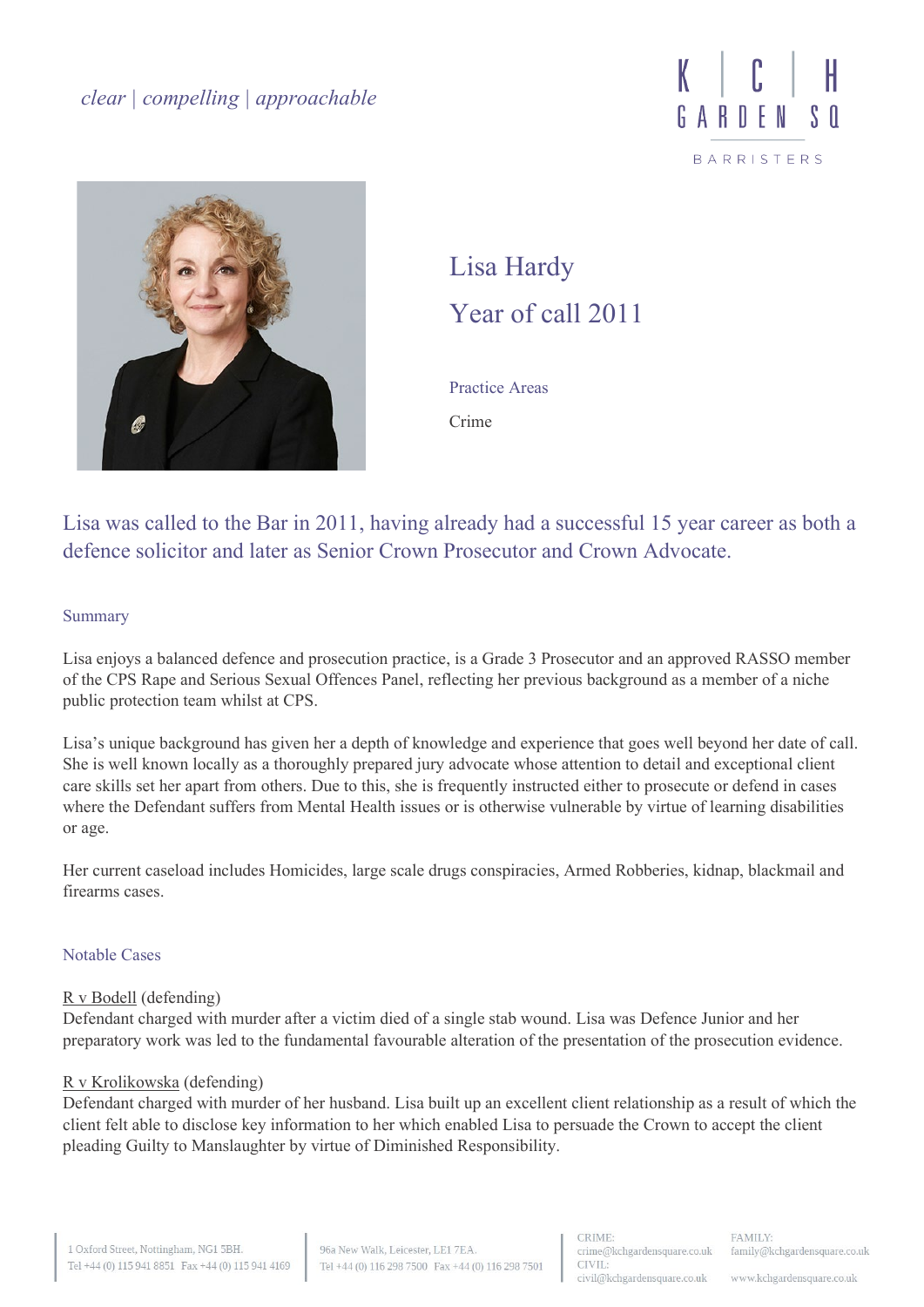# *clear | compelling | approachable*



# R v G N (defending)

Defending a 13 year old with learning difficulties charged with s.18 wounding on a very elderly victim. The Crown accepted a plea to s.20.

# R v S (defending)

Defending with complex learning disabilities charged with numerous sexual offences. The Judge described the matter as an exceptional case and resulted in the imposition of an unusual hybrid Hospital Order.

# R v J R M (prosecuting)

Prosecution of historic familial sex case. Lisa's analysis of the law and evidence led to a fresh indictment being preferred, to which the defendant pleaded Guilty.

# R v CB (a child) (defending)

Defendant charged with rapes of his former 15 year old girlfriend. Advice given with regard, in particular, to the obtaining of specific unused material which was potentially undermining. Submissions then made to the CPS on the basis of the Unused Material, the case was reviewed and subsequently No Evidence Offered.

# R v Miller (defending)

Defendant charged with several Burglaries with intent to commit sexual offences. Prosecution case based on cell site location and introduction of previous Bad Character. Successful application to dismiss made, based on understanding and interpretation of cell site data and submissions re: introduction of Bad Character.

## R v Sentence (prosecuting)

Defendant charged with several armed robberies of elderly victims over the course of several days. Circumstantial evidence collated and presented resulting in Guilty pleas and life sentence imposed.

## R v Hart (prosecuting)

Defendant was originally charged with possession of c. 2000 indecent images of children and pleaded Not Guilty. Advice given re: future conduct of case and examination of encrypted areas resulting in 21 count indictment and sentence outside the sentencing guidelines.

## R v Vagaroso (defending)

Defendant charged with s.20 x 2. Trial. Judge directed Not Guilty Verdicts following submissions made at the end of the Prosecution Case.

## R v Parsley & Parsley (prosecuting)

Defendants charged with [Armed] Robbery and trial date fixed. This was a late return with several hours of CCTV evidence to be reviewed. Draft admissions and additional evidence served on day of trial due to the examination of unused material. Defendants pleaded Guilty as a result.

## R v KS (a child) (defending) – child one of 6 defendants charged with Murder

Successfully argued before High Court Judge that the child was being unlawfully held by GeoAmey and landmark ruling made as a result, meaning special facilities had to be arranged for the detention of the child in the Crown Court. The child was later acquitted.

www.kchgardensquare.co.uk